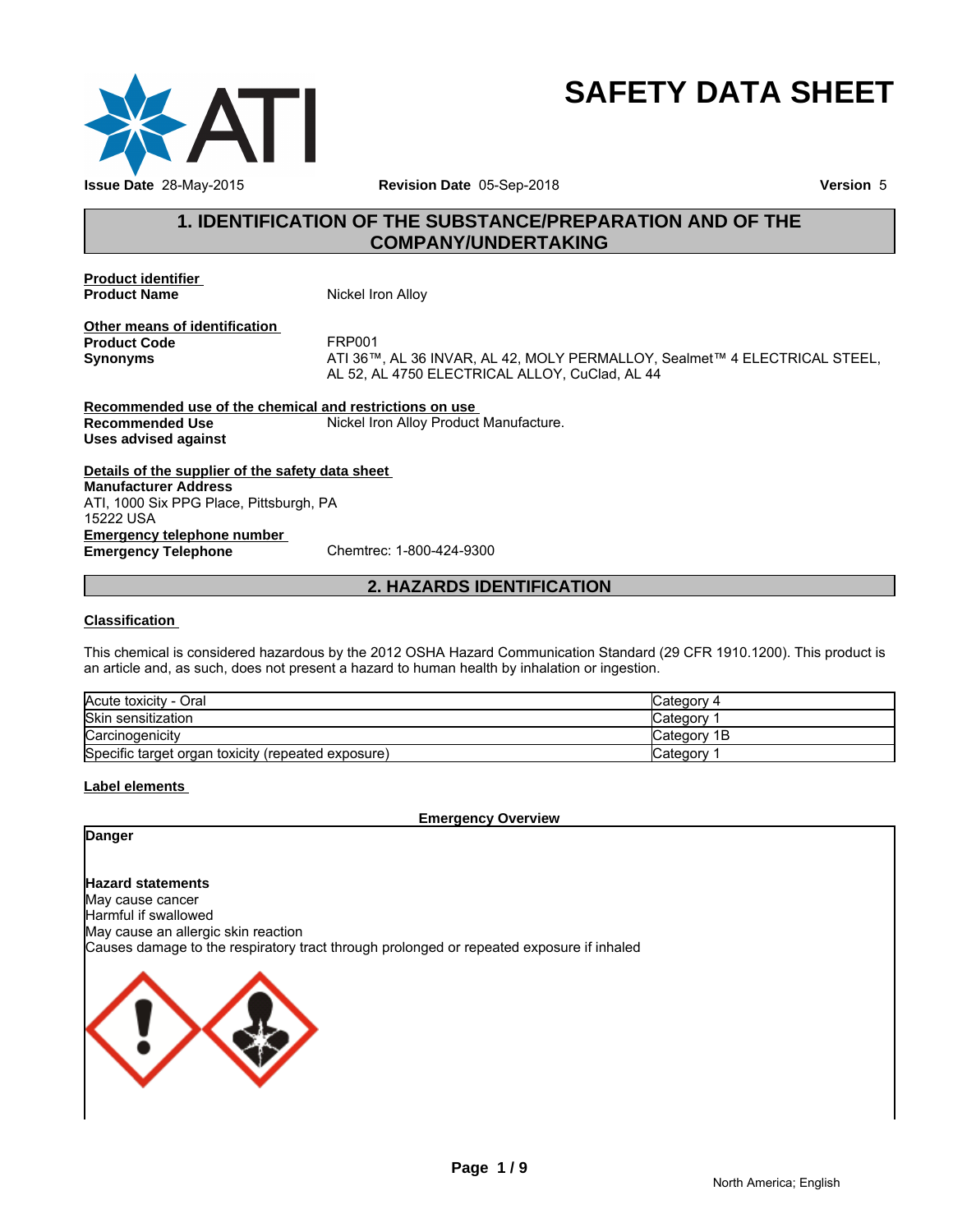| Appearance              | <b>Physical state</b> | Odorless |
|-------------------------|-----------------------|----------|
| Various massive product | Solic                 | Odor     |
| lforms                  |                       |          |

### **Precautionary Statements - Prevention**

Do not handle until all safety precautions have been read and understood Use personal protective equipment as required Wear protective gloves

If skin irritation or rash occurs: Get medical advice/attention IF SWALLOWED: Call a POISON CENTER or doctor/physician if you feel unwell

### **Precautionary Statements - Disposal**

Dispose of contents/container to an approved waste disposal plant

### **Hazards not otherwise classified (HNOC)**

Not applicable

### **Other Information**

When product is subjected to welding, burning, melting, sawing, brazing, grinding, buffing, polishing, or other similar heat-generating processes, the following potentially hazardous airborne particles and/or fumes may be generated:: Zinc, copper, magnesium, or cadmium fumes may cause metal fume fever, Soluble molybdenum compounds such as molybdenum trioxide may cause lung irritation.

# **3. COMPOSITION/INFORMATION ON INGREDIENTS**

**Synonyms** ATI 36™, AL 36 INVAR, AL 42, MOLY PERMALLOY, Sealmet™ 4 ELECTRICAL STEEL, AL 52, AL 4750 ELECTRICAL ALLOY, CuClad, AL 44.

| <b>Chemical Name</b> | CAS No.   | Weight-%             |
|----------------------|-----------|----------------------|
| Copper               | 7440-50-8 | >95 of cladding/core |
| <b>Nickel</b>        | 7440-02-0 | 34-80                |
| Iron                 | 7439-89-6 | 12-66                |
| Molvbdenum           | 7439-98-7 | 0-5                  |
| Cobalt               | 7440-48-4 | $0 - 0.5$            |

# **4. FIRST AID MEASURES**

.

**First aid measures**

| Eye contact                                                                | In the case of particles coming in contact with eyes during processing, treat as with any<br>foreign object.                                           |  |  |  |
|----------------------------------------------------------------------------|--------------------------------------------------------------------------------------------------------------------------------------------------------|--|--|--|
| <b>Skin Contact</b>                                                        | In the case of skin irritation or allergic reactions see a physician.                                                                                  |  |  |  |
| <b>Inhalation</b>                                                          | If excessive amounts of smoke, fume, or particulate are inhaled during processing, remove<br>to fresh air and consult a qualified health professional. |  |  |  |
| <b>Ingestion</b>                                                           | Not an expected route of exposure.                                                                                                                     |  |  |  |
| Most important symptoms and effects, both acute and delayed                |                                                                                                                                                        |  |  |  |
| <b>Symptoms</b>                                                            | May cause allergic skin reaction. May cause acute gastrointestinal effects if swallowed.                                                               |  |  |  |
| Indication of any immediate medical attention and special treatment needed |                                                                                                                                                        |  |  |  |
| Note to physicians                                                         | Treat symptomatically.                                                                                                                                 |  |  |  |

# **5. FIRE-FIGHTING MEASURES**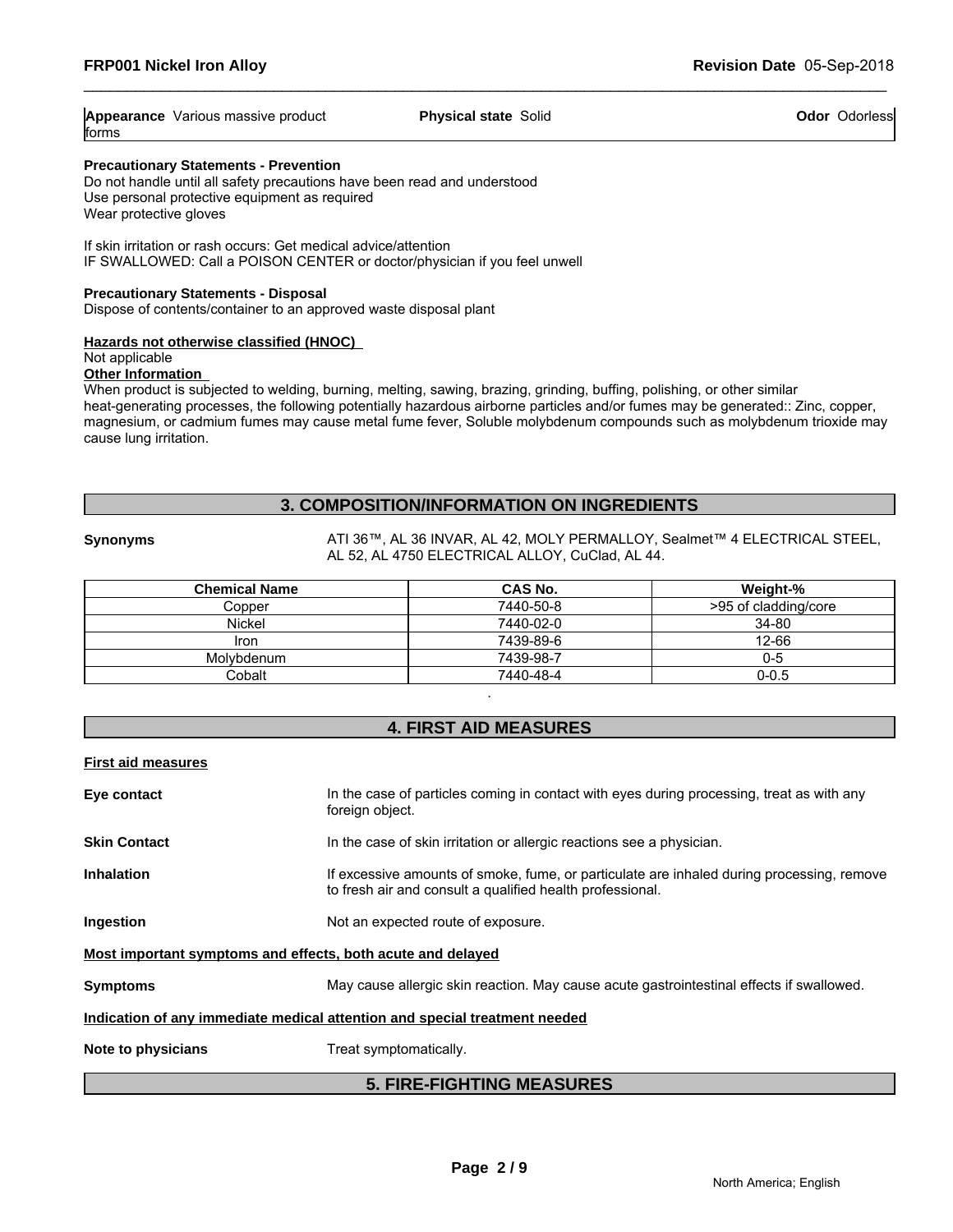### **Suitable extinguishing media**

Product not flammable in the form as distributed, flammable as finely divided particles or pieces resulting from processing of this product. Isolate large fires and allow to burn out. Smother small fires with salt (NaCl) or class D dry powder fire extinguisher.

**Unsuitable extinguishing media** Do not spray water on burning metal as an explosion may occur. This explosive characteristic is caused by the hydrogen and steam generated by the reaction of water with the burning material.

### **Specific hazards arising from the chemical**

Intense heat. WARNING: Fine particles resulting from grinding, buffing, polishing, or similar processes of this product may form combustible dust-air mixtures. Keep particles away from all ignition sources including heat, sparks, and flame. Prevent dust accumulations to minimize combustible dust hazard.

**Hazardous combustion products**Zinc, copper, magnesium, or cadmium fumes may cause metal fume fever, Soluble molybdenum compounds such as molybdenum trioxide may cause lung irritation.

**Explosion data Sensitivity to Mechanical Impact** None. **Sensitivity to Static Discharge** None.

### **Protective equipment and precautions for firefighters**

Firefighters should wear self-contained breathing apparatus and full firefighting turnout gear.

# **6. ACCIDENTAL RELEASE MEASURES**

### **Personal precautions, protective equipment and emergency procedures**

| <b>Personal precautions</b>                                  | Use personal protective equipment as required.                                                                                                                                                                                                                                                              |  |  |  |
|--------------------------------------------------------------|-------------------------------------------------------------------------------------------------------------------------------------------------------------------------------------------------------------------------------------------------------------------------------------------------------------|--|--|--|
| For emergency responders                                     | Use personal protective equipment as required.                                                                                                                                                                                                                                                              |  |  |  |
| <b>Environmental precautions</b>                             |                                                                                                                                                                                                                                                                                                             |  |  |  |
| <b>Environmental precautions</b>                             | Not applicable to massive product.                                                                                                                                                                                                                                                                          |  |  |  |
| Methods and material for containment and cleaning up         |                                                                                                                                                                                                                                                                                                             |  |  |  |
| <b>Methods for containment</b>                               | Not applicable to massive product.                                                                                                                                                                                                                                                                          |  |  |  |
| Methods for cleaning up                                      | Not applicable to massive product.                                                                                                                                                                                                                                                                          |  |  |  |
|                                                              | 7. HANDLING AND STORAGE                                                                                                                                                                                                                                                                                     |  |  |  |
| <b>Precautions for safe handling</b>                         |                                                                                                                                                                                                                                                                                                             |  |  |  |
| Advice on safe handling                                      | WARNING: Fine particles resulting from grinding, buffing, polishing, or similar processes of<br>this product may form combustible dust-air mixtures. Keep particles away from all ignition<br>sources including heat, sparks, and flame. Prevent dust accumulations to minimize<br>combustible dust hazard. |  |  |  |
| Conditions for safe storage, including any incompatibilities |                                                                                                                                                                                                                                                                                                             |  |  |  |
| <b>Storage Conditions</b>                                    | Keep chips, turnings, dust, and other small particles away from heat, sparks, flame and<br>other sources of ignition (i.e., pilot lights, electric motors and static electricity).                                                                                                                          |  |  |  |
| Incompatible materials                                       | Dissolves in hydrofluoric acid.                                                                                                                                                                                                                                                                             |  |  |  |
|                                                              | <b>8. EXPOSURE CONTROLS/PERSONAL PROTECTION</b>                                                                                                                                                                                                                                                             |  |  |  |

**Control parameters** 

**Exposure Guidelines**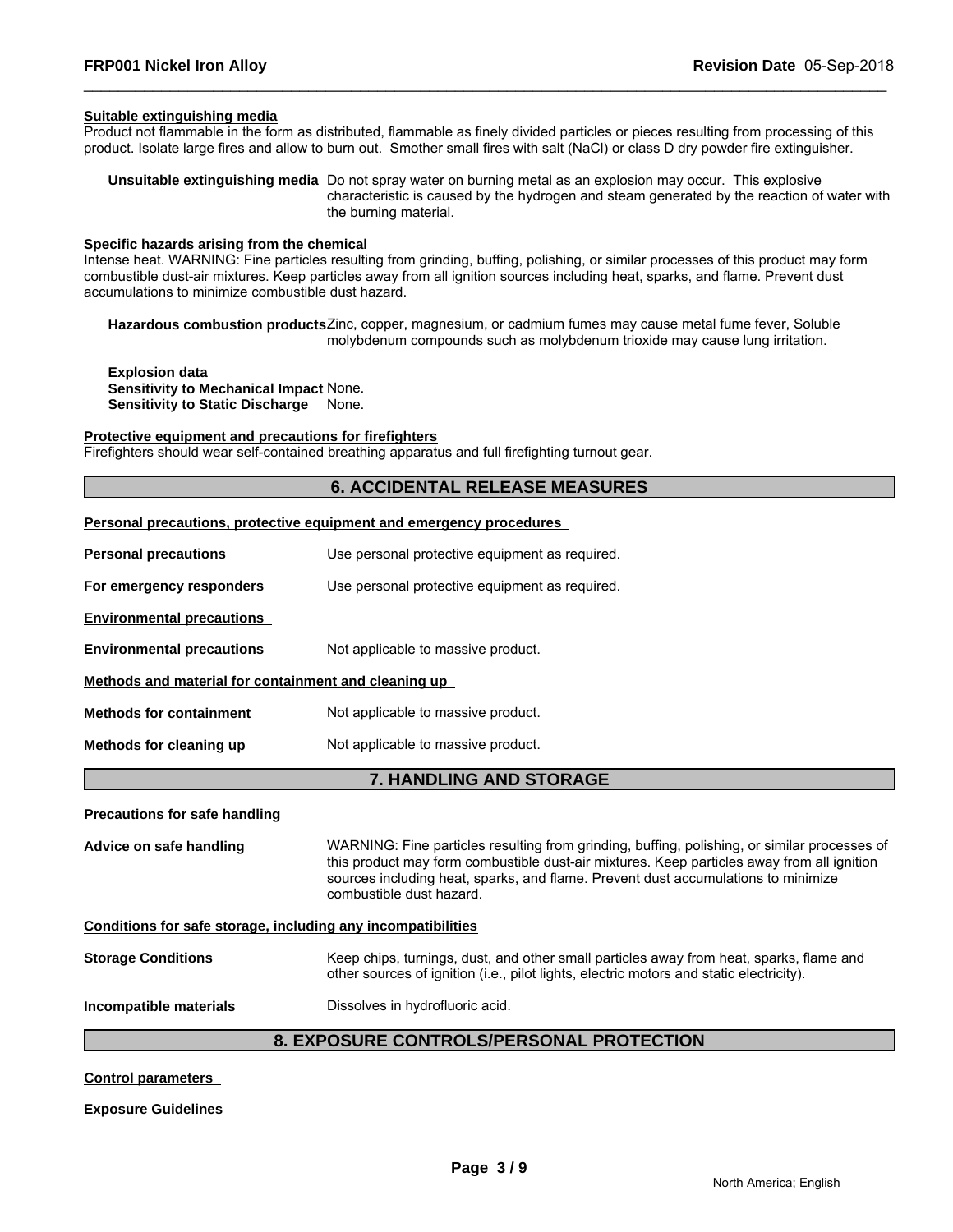| <b>Chemical Name</b> | <b>ACGIH TLV</b>                                            | <b>OSHA PEL</b>                         |
|----------------------|-------------------------------------------------------------|-----------------------------------------|
| Copper               | TWA: 0.2 mg/m <sup>3</sup> fume TWA: 1 mg/m <sup>3</sup> Cu | TWA: $0.1 \text{ mg/m}$ fume            |
| 7440-50-8            | dust and mist                                               | TWA: 1 mg/m <sup>3</sup> dust and mist  |
| Nickel               | TWA: $1.5 \text{ mg/m}^3$ inhalable fraction                | TWA: $1 \text{ mg/m}^3$                 |
| 7440-02-0            |                                                             |                                         |
| Iron                 |                                                             |                                         |
| 7439-89-6            |                                                             |                                         |
| Molybdenum           | TWA: 10 $mg/m3$ inhalable fraction                          |                                         |
| 7439-98-7            | TWA: 3 mg/m <sup>3</sup> respirable fraction                |                                         |
| Cobalt               | TWA: 0.02 mg/m <sup>3</sup> TWA: 0.02 mg/m <sup>3</sup> Co  | TWA: $0.1 \text{ mg/m}^3$ dust and fume |
| 7440-48-4            |                                                             |                                         |

### **Appropriate engineering controls**

**Engineering Controls** Avoid generation of uncontrolled particles.

# **Individual protection measures, such as personal protective equipment**

| <b>Eye/face protection</b>            | When airborne particles may be present, appropriate eye protection is recommended. For<br>example, tight-fitting goggles, foam-lined safety glasses or other protective equipment that<br>shield the eyes from particles.                                                                                                                                                       |
|---------------------------------------|---------------------------------------------------------------------------------------------------------------------------------------------------------------------------------------------------------------------------------------------------------------------------------------------------------------------------------------------------------------------------------|
| Skin and body protection              | Fire/flame resistant/retardant clothing may be appropriate during hot work with the product.<br>Cut-resistant gloves and/or protective clothing may be appropriate when sharp surfaces are<br>present.                                                                                                                                                                          |
| <b>Respiratory protection</b>         | When particulates/fumes/gases are generated and if exposure limits are exceeded or<br>irritation is experienced, proper approved respiratory protection should be worn.<br>Positive-pressure supplied air respirators may be required for high airborne contaminant<br>concentrations. Respiratory protection must be provided in accordance with current local<br>regulations. |
| <b>General Hygiene Considerations</b> | Handle in accordance with good industrial hygiene and safety practice.                                                                                                                                                                                                                                                                                                          |

# **9. PHYSICAL AND CHEMICAL PROPERTIES**

### **Information on basic physical and chemical properties**

| <b>Physical state</b><br>Appearance<br><b>Color</b>           | Solid<br>Various massive product forms<br>metallic, gray or brown | Odor<br><b>Odor threshold</b>                                                                                                                     | <b>Odorless</b><br>Not applicable |
|---------------------------------------------------------------|-------------------------------------------------------------------|---------------------------------------------------------------------------------------------------------------------------------------------------|-----------------------------------|
| <b>Property</b>                                               | Values                                                            | Remarks • Method                                                                                                                                  |                                   |
| рH                                                            | 1260-1430 °C 2300-2600 °F                                         |                                                                                                                                                   |                                   |
| Melting point/freezing point<br>Boiling point / boiling range |                                                                   |                                                                                                                                                   |                                   |
| <b>Flash point</b>                                            |                                                                   |                                                                                                                                                   |                                   |
| <b>Evaporation rate</b>                                       |                                                                   | Not applicable                                                                                                                                    |                                   |
| Flammability (solid, gas)                                     |                                                                   | Product not flammable in the form as distributed.<br>flammable as finely divided particles or pieces<br>resulting from processing of this product |                                   |
| <b>Flammability Limit in Air</b>                              |                                                                   |                                                                                                                                                   |                                   |
| <b>Upper flammability limit:</b>                              |                                                                   |                                                                                                                                                   |                                   |
| Lower flammability limit:                                     |                                                                   |                                                                                                                                                   |                                   |
| Vapor pressure                                                |                                                                   | Not applicable                                                                                                                                    |                                   |
| Vapor density                                                 |                                                                   | Not applicable                                                                                                                                    |                                   |
| <b>Specific Gravity</b>                                       | $7-9$                                                             |                                                                                                                                                   |                                   |
| <b>Water solubility</b>                                       | Insoluble                                                         |                                                                                                                                                   |                                   |
| Solubility in other solvents                                  |                                                                   | Not applicable                                                                                                                                    |                                   |
| <b>Partition coefficient</b>                                  |                                                                   | Not applicable                                                                                                                                    |                                   |
| <b>Autoignition temperature</b>                               |                                                                   | Not applicable                                                                                                                                    |                                   |
| <b>Decomposition temperature</b>                              |                                                                   | Not applicable                                                                                                                                    |                                   |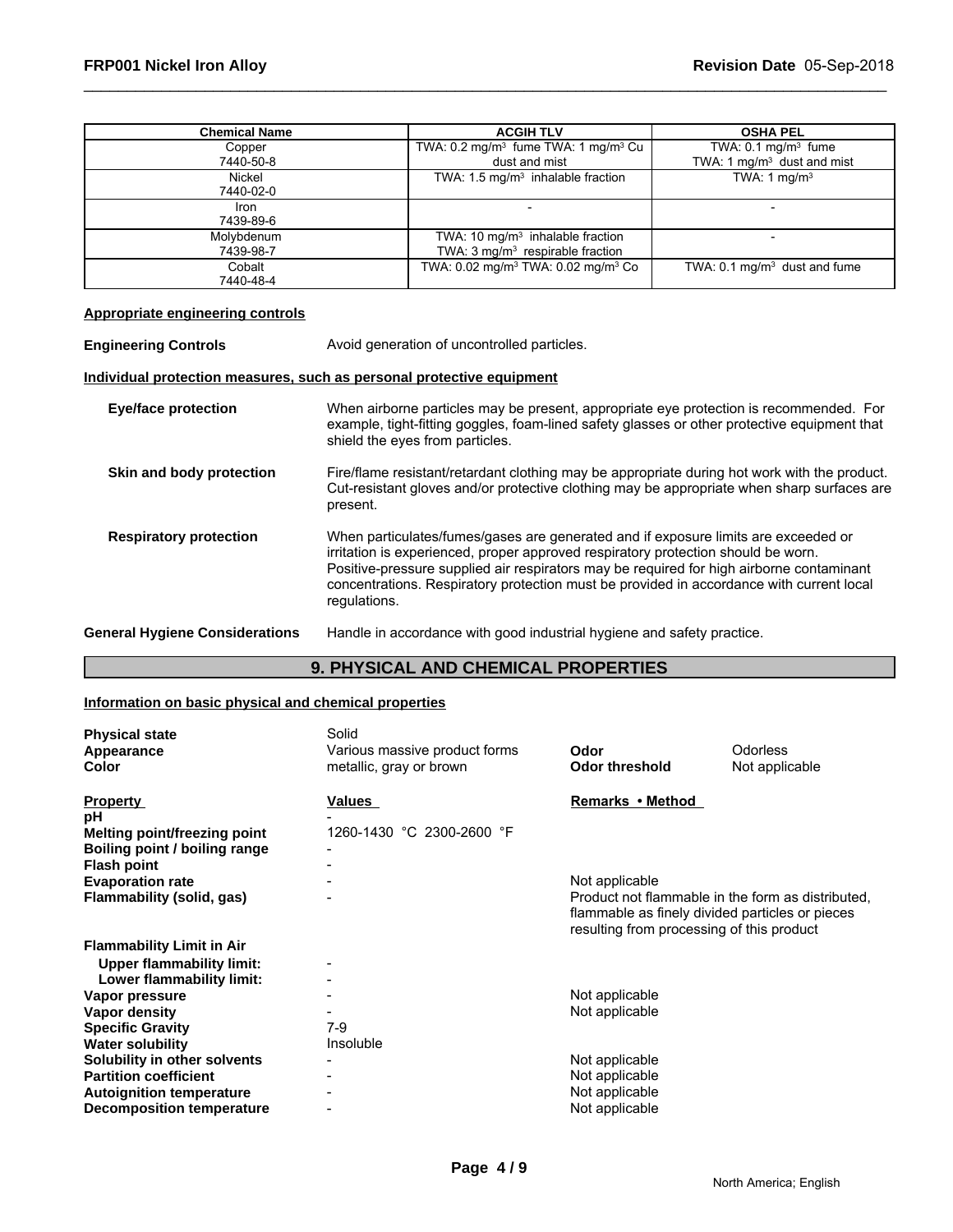| <b>Kinematic viscosity</b><br><b>Dynamic viscosity</b><br><b>Explosive properties</b><br><b>Oxidizing properties</b> | Not applicable<br>Not applicable |
|----------------------------------------------------------------------------------------------------------------------|----------------------------------|
| <b>Other Information</b>                                                                                             |                                  |
| Softening point<br><b>Molecular weight</b><br><b>VOC Content (%)</b><br><b>Density</b><br><b>Bulk density</b>        | Not applicable<br>-              |

# **10. STABILITY AND REACTIVITY**

**Not applicable Not applicable** 

### **Reactivity**

Not applicable

### **Chemical stability**

Stable under normal conditions.

### **Possibility of Hazardous Reactions**

None under normal processing.

**Hazardous polymerization** Hazardous polymerization does not occur.

### **Conditions to avoid**

Dust formation and dust accumulation;

### **Incompatible materials**

Dissolves in hydrofluoric acid.

### **Hazardous Decomposition Products**

When product is subjected to welding, burning, melting, sawing, brazing, grinding, buffing, polishing, or other similar heat-generating processes, the following potentially hazardous airborne particles and/or fumes may be generated:: Soluble molybdenum compounds such as molybdenum trioxide may cause lung irritation.

# **11. TOXICOLOGICAL INFORMATION**

### **Information on likely routes of exposure**

### **Product Information**

| <b>Inhalation</b>   | Not an expected route of exposure for product in massive form. |
|---------------------|----------------------------------------------------------------|
| Eye contact         | Not an expected route of exposure for product in massive form. |
| <b>Skin Contact</b> | May cause sensitization by skin contact.                       |
| <b>Ingestion</b>    | Not an expected route of exposure for product in massive form. |

| <b>Chemical Name</b> | Oral LD50       | Dermal LD50       | <b>Inhalation LC50</b> |
|----------------------|-----------------|-------------------|------------------------|
| Copper               | 481 mg/kg bw    | $>$ 2000 mg/kg bw | >5.11 mg/L             |
| 7440-50-8            |                 |                   |                        |
| Nickel               | > 9000 mg/kg bw |                   | $> 10.2$ mg/L          |
| 7440-02-0            |                 |                   |                        |
| llron.               | 98,600 mg/kg bw |                   | $> 0.25$ mg/L          |
| 7439-89-6            |                 |                   |                        |
| Molybdenum           | > 2000 mg/kg bw | > 2000 mg/kg bw   | $> 5.10$ mg/L          |
| 7439-98-7            |                 |                   |                        |
| Cobalt               | 550 mg/kg bw    | >2000 mg/kg bw    | $< 0.05$ mg/L          |
| 7440-48-4            |                 |                   |                        |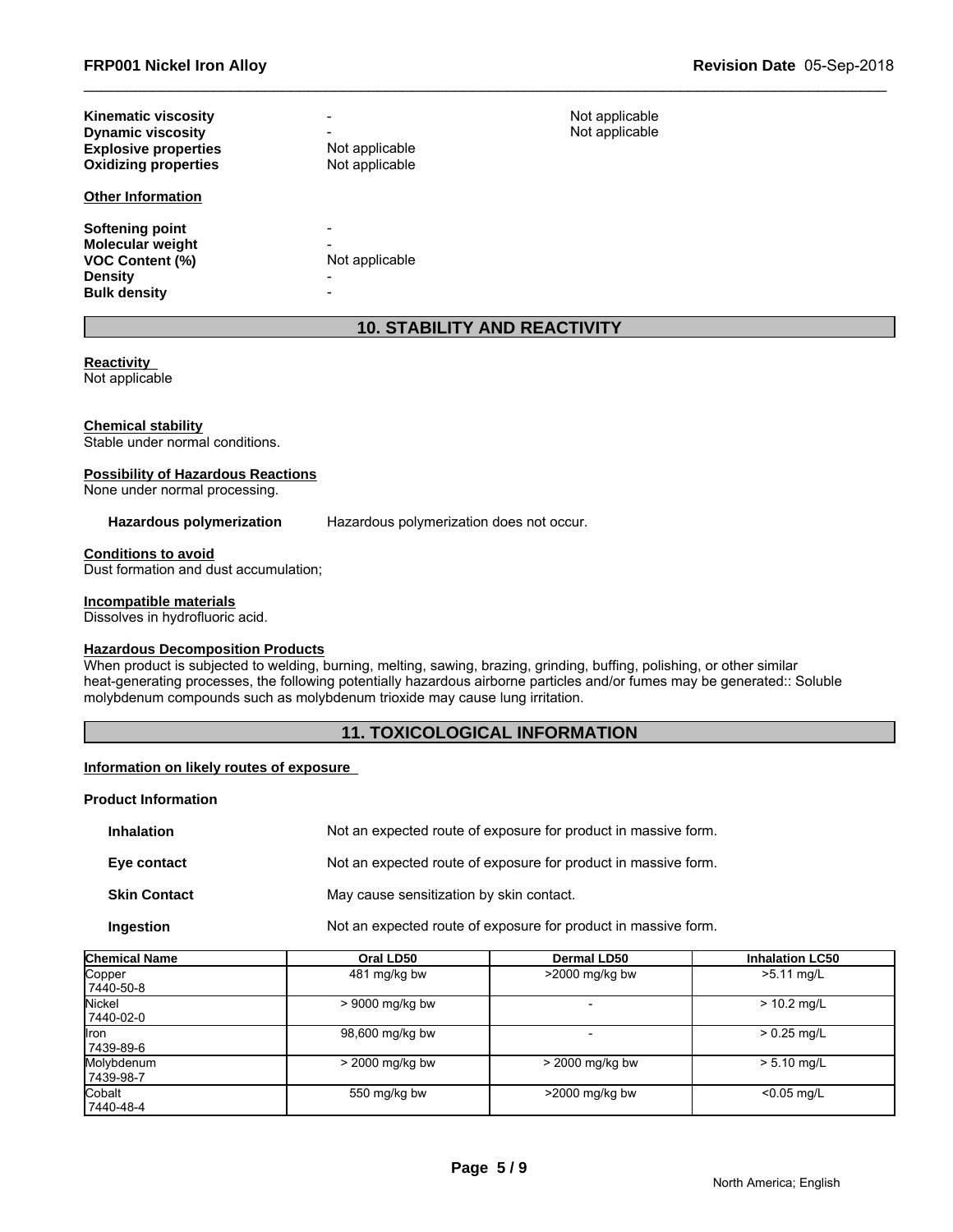### **Information on toxicological effects**

**Symptoms** May cause sensitization by skin contact. May cause allergy or asthma symptoms or breathing difficulties if inhaled. May cause acute gastrointestinal effects if swallowed.

### **Delayed and immediate effects as well as chronic effects from short and long-term exposure**

| <b>Chemical Name</b> | <b>ACGIH</b> | <b>IARC</b> | <b>NTP</b>             | <b>OSHA</b> |
|----------------------|--------------|-------------|------------------------|-------------|
| Nickel               |              | Group       | Known                  | ,           |
| 7440-02-0            |              | Group 2B    | Reasonably Anticipated |             |
| Cobalt               | Аә           | Group 2A    | Known                  | $\lambda$   |
| 7440-48-4            |              | Group 2B    |                        |             |

**Reproductive toxicity example 3 Reproductive Product not classified.**<br> **STOT - single exposure** Product not classified. **STOT - single exposure<br>STOT - repeated exposure** 

# **12. ECOLOGICAL INFORMATION**

# **Ecotoxicity**

| NGPI DUUDLIYG LOAIDILY<br><b>STOT - single exposure</b><br><b>STOT - repeated exposure</b><br><b>Aspiration hazard</b> | Product not classified.<br>Product not classified.                                                                                                                                                                                          | Causes disorder and damage to the: Respiratory System.                                                                                                                  |                                                                                                             |                                                                                                                                                                                                                                                |  |  |
|------------------------------------------------------------------------------------------------------------------------|---------------------------------------------------------------------------------------------------------------------------------------------------------------------------------------------------------------------------------------------|-------------------------------------------------------------------------------------------------------------------------------------------------------------------------|-------------------------------------------------------------------------------------------------------------|------------------------------------------------------------------------------------------------------------------------------------------------------------------------------------------------------------------------------------------------|--|--|
| <b>12. ECOLOGICAL INFORMATION</b>                                                                                      |                                                                                                                                                                                                                                             |                                                                                                                                                                         |                                                                                                             |                                                                                                                                                                                                                                                |  |  |
| <b>Ecotoxicity</b>                                                                                                     |                                                                                                                                                                                                                                             |                                                                                                                                                                         |                                                                                                             |                                                                                                                                                                                                                                                |  |  |
|                                                                                                                        | This product as shipped is not classified for aquatic toxicity.                                                                                                                                                                             |                                                                                                                                                                         |                                                                                                             |                                                                                                                                                                                                                                                |  |  |
| <b>Chemical Name</b>                                                                                                   | Algae/aquatic plants                                                                                                                                                                                                                        | Fish                                                                                                                                                                    | <b>Toxicity to</b><br>microorganisms                                                                        | <b>Crustacea</b>                                                                                                                                                                                                                               |  |  |
| Copper<br>7440-50-8                                                                                                    | The 72 h EC50 values of<br>copper chloride to<br>Pseudokirchneriella<br>subcapitata ranged between<br>30 µg/L (pH 7.02, hardness<br>250 mg/L CaCO3, DOC 1.95<br>mg/L) and 824 µg/L (pH<br>6.22, hardness 100 mg/L<br>CaCO3, DOC 15.8 mg/L). | The 96-hr LC50 for<br>Pimephales promelas<br>exposed to Copper sulfate<br>ranged from 256.2 to 38.4<br>ug/L with water hardness<br>increasing from 45 to 255.7<br>mg/L. | The 24 h NOEC of copper<br>chloride for activated sludge<br>ranged from 0.32 to 0.64 mg<br>of Cu/L.         | The 48 h LC50 values for<br>Daphnia magna exposed to<br>copper in natural water<br>ranged between 33.8 µg/L<br>(pH 6.1, hardness 12.4 mg/L<br>CaCO3, DOC 2.34 mg/L)<br>and 792 µg/L (pH 7.35,<br>hardness 139.7 mg/L<br>CaCO3, DOC 22.8 mg/L). |  |  |
| Nickel<br>7440-02-0                                                                                                    | NOEC/EC10 values range<br>from $12.3 \mu g/l$ for<br>to $425 \mu g/l$ for<br>Pseudokirchneriella<br>subcapitata.                                                                                                                            | The 96h LC50s values range<br>from 0.4 mg Ni/L for<br>Scenedesmus accuminatus Pimephales promelas to 320<br>mg Ni/L for Brachydanio<br>rerio.                           | The 30 min EC50 of nickel<br>for activated sludge was 33<br>mg Ni/L.                                        | The 48h LC50s values range<br>from 0.013 mg Ni/L for<br>Ceriodaphnia dubia to 4970<br>mg Ni/L for Daphnia magna.                                                                                                                               |  |  |
| Iron<br>7439-89-6                                                                                                      |                                                                                                                                                                                                                                             | The 96 h LC50 of 50% iron<br>oxide black in water to Danio<br>rerio was greater than<br>10,000 mg/L.                                                                    | The 3 h EC50 of iron oxide<br>for activated sludge was<br>greater than 10,000 mg/L.                         | The 48 h EC50 of iron oxide<br>to Daphnia magna was<br>greater than 100 mg/L.                                                                                                                                                                  |  |  |
| Molybdenum<br>7439-98-7                                                                                                | The 72 h EC50 of sodium<br>molybdate dihydrate to<br>Pseudokirchneriella<br>subcapitata was 362.9 mg of<br>Mo/L.                                                                                                                            | The 96 h LC50 of sodium<br>molybdate dihydrate to<br>Pimephales promelas was<br>644.2 mg/L                                                                              | The 3 h EC50 of<br>molybdenum trioxide for<br>activated sludge was 820<br>$mg/L$ .                          | The 48 h LC50 of sodium<br>molybdate dihydrate to<br>Ceriodaphnia dubia was<br>1,015 mg/L.<br>The 48 h LC50 of sodium<br>molybdate dihydrate to<br>Daphnia magna was greater<br>than 1,727.8 mg/L.                                             |  |  |
| Cobalt<br>7440-48-4                                                                                                    | The 72 h EC50 of cobalt<br>dichloride to<br>Pseudokirchneriella                                                                                                                                                                             | The 96h LC50 of cobalt<br>dichloride ranged from 1.5                                                                                                                    | The 3 h EC50 of cobalt<br>dichloride for activated<br>mg Co/L for Oncorhynchus   sludge was 120 mg of Co/L. | The 48 h LC50 of cobalt<br>dichloride ranged from 0.61<br>mg Co/L for Ceriodaphnia                                                                                                                                                             |  |  |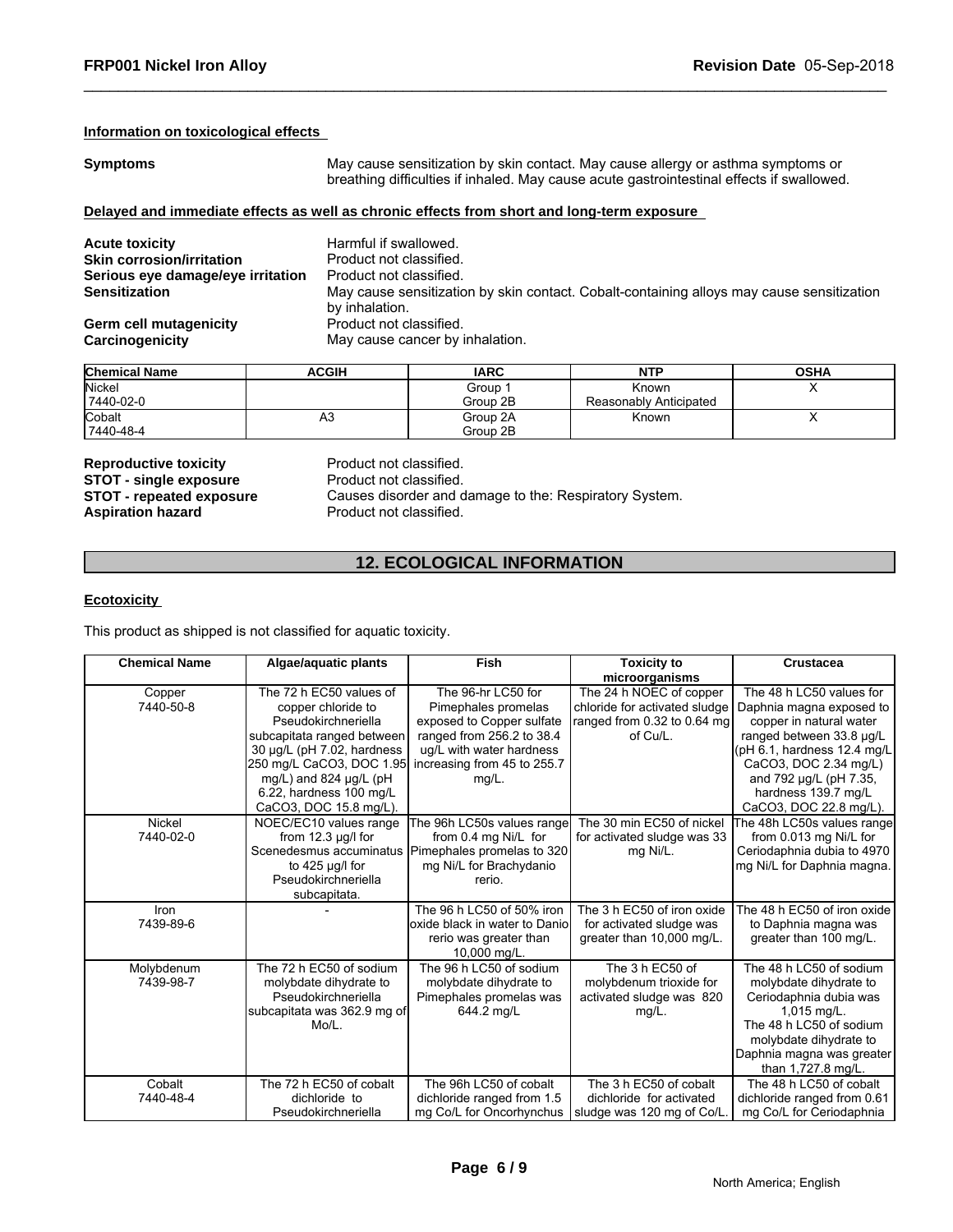| mykiss to 85 mg Co/L for<br>subcapitata was 144 ug of<br>Co/L.<br>Danio rerio. | dubia tested in soft.<br>DOM-free water to >1800mg<br>Co/L for Tubifex tubifex in<br>very hard water. |  |
|--------------------------------------------------------------------------------|-------------------------------------------------------------------------------------------------------|--|
|--------------------------------------------------------------------------------|-------------------------------------------------------------------------------------------------------|--|

### **Persistence and degradability**

**Bioaccumulation**

.

.

| Other adverse effects     | This product as shipped is not classified for environmental endpoints. However, when<br>subjected to sawing or grinding, particles may be generated that are classified for aquatic<br>acute or aquatic chronic toxicity. |
|---------------------------|---------------------------------------------------------------------------------------------------------------------------------------------------------------------------------------------------------------------------|
|                           | <b>13. DISPOSAL CONSIDERATIONS</b>                                                                                                                                                                                        |
| Waste treatment methods   |                                                                                                                                                                                                                           |
| <b>Disposal of wastes</b> | Disposal should be in accordance with applicable regional, national and local laws and<br>regulations.                                                                                                                    |

**Contaminated packaging Mone anticipated.** 

This product contains one or more substances that are listed with the State of California as a hazardous waste.

# **14. TRANSPORT INFORMATION**

**DOT** Not regulated

# **15. REGULATORY INFORMATION**

| <b>International Inventories</b> |          |
|----------------------------------|----------|
| <b>TSCA</b>                      | Complies |
| <b>DSL/NDSL</b>                  | Complies |
| <b>EINECS/ELINCS</b>             | Complies |
| <b>ENCS</b>                      | Complies |
| <b>IECSC</b>                     | Complies |
| <b>KECL</b>                      | Complies |
| <b>PICCS</b>                     | Complies |
| <b>AICS</b>                      | Complies |

 **Legend:** 

 **TSCA** - United States Toxic Substances Control Act Section 8(b) Inventory

 **DSL/NDSL** - Canadian Domestic Substances List/Non-Domestic Substances List

 **EINECS/ELINCS** - European Inventory of Existing Chemical Substances/European List of Notified Chemical Substances

 **ENCS** - Japan Existing and New Chemical Substances

 **IECSC** - China Inventory of Existing Chemical Substances

 **KECL** - Korean Existing and Evaluated Chemical Substances

 **PICCS** - Philippines Inventory of Chemicals and Chemical Substances

 **AICS** - Australian Inventory of Chemical Substances

### **US Federal Regulations**

### **SARA 313**

Section 313 of Title III of the Superfund Amendments and Reauthorization Act of 1986 (SARA). This product contains a chemical or chemicals which are subject to the reporting requirements of the Act and Title 40 of the Code of Federal Regulations, Part 372: Chromium (Cr)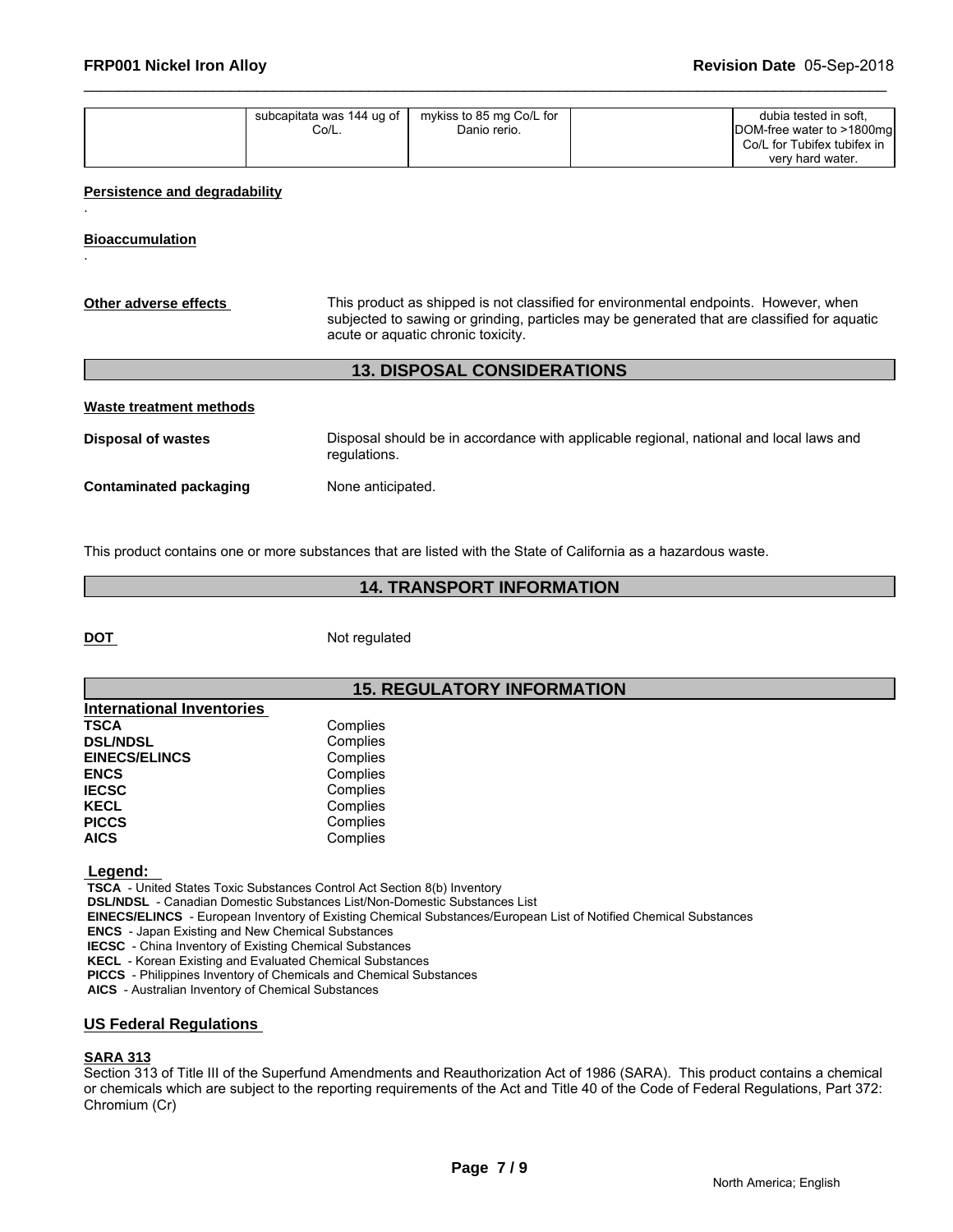| <b>Chemical Name</b>         | <b>CAS No.</b> | Weight-%             | <b>SARA 313</b><br>Threshold Values % |
|------------------------------|----------------|----------------------|---------------------------------------|
| $-7440 - 50 - 8$<br>Copper . | 7440-50-8      | >95 of cladding/core |                                       |
| 7440-02-0<br>Nickel          | 7440-02-0      | 34-80                |                                       |
| Cobalt -<br>7440-48-4        | 7440-48-4      | 0-0.5                |                                       |

### **SARA 311/312 Hazard Categories**

| Acute health hazard               | Yes |
|-----------------------------------|-----|
| <b>Chronic Health Hazard</b>      | Yes |
| Fire hazard                       | N٥  |
| Sudden release of pressure hazard | Nο  |
| <b>Reactive Hazard</b>            | No  |

# **CWA (Clean Water Act)**

| Acute health hazard                       |                                       | Yes.                          |                                                                                                                              |                                             |
|-------------------------------------------|---------------------------------------|-------------------------------|------------------------------------------------------------------------------------------------------------------------------|---------------------------------------------|
| <b>Chronic Health Hazard</b>              |                                       | Yes.                          |                                                                                                                              |                                             |
| <b>Fire hazard</b>                        |                                       | No                            |                                                                                                                              |                                             |
| Sudden release of pressure hazard         |                                       | No                            |                                                                                                                              |                                             |
| <b>Reactive Hazard</b>                    |                                       | No.                           |                                                                                                                              |                                             |
| <b>CWA (Clean Water Act)</b>              |                                       |                               | This product contains the following substances which are regulated pollutants pursuant to the Clean Water Act (40 CFR 122.21 |                                             |
|                                           |                                       |                               |                                                                                                                              |                                             |
| <b>Chemical Name</b>                      | <b>CWA - Reportable</b><br>Quantities | <b>CWA - Toxic Pollutants</b> | <b>CWA - Priority Pollutants</b>                                                                                             | <b>CWA - Hazardous</b><br><b>Substances</b> |
| Copper                                    |                                       | x                             | X                                                                                                                            |                                             |
| 7440-50-8                                 |                                       |                               |                                                                                                                              |                                             |
| and 40 CFR 122.42)<br>Nickel<br>7440-02-0 |                                       | x                             | X                                                                                                                            |                                             |

# **CERCLA**

This material, as supplied, contains one or more substances regulated as a hazardous substance under the Comprehensive Environmental Response Compensation and Liability Act (CERCLA) (40 CFR 302)

| <b>Chemical Name</b> | <b>Hazardous Substances RQs</b> |
|----------------------|---------------------------------|
| Copper<br>7440-50-8  | 5000 lb                         |
| Nickel<br>7440-02-0  | 100 lb                          |

# **US State Regulations**

### **California Proposition 65**

This product contains the Proposition 65 chemicals listed below. Proposition 65 warning label available at ATImetals.com.

| <b>Chemical Name</b>        | California<br><b>Proposition 65</b> |
|-----------------------------|-------------------------------------|
| 0-02-С<br>Nickel<br>7440    | Carcinoger                          |
| )-48-4<br>7440-4<br>ش∆obalt | Carcinoger                          |

# **U.S. State Right-to-Know Regulations**

| <b>Chemical Name</b> | New Jersey | <b>Massachusetts</b> | Pennsylvania             |
|----------------------|------------|----------------------|--------------------------|
| Copper               |            | ,                    | $\overline{\phantom{a}}$ |
| 7440-50-8            |            |                      |                          |
| Nickel               |            |                      |                          |
| 7440-02-0            |            |                      |                          |
| Molybdenum           |            |                      |                          |
| 7439-98-7            |            |                      |                          |
| Cobalt               |            |                      | ↗                        |
| 7440-48-4            |            |                      |                          |

# **U.S. EPA Label Information**

**EPA Pesticide Registration Number** Not applicable

|                                           |                         | <b>16. OTHER INFORMATION</b>                       |                           |                                                     |  |
|-------------------------------------------|-------------------------|----------------------------------------------------|---------------------------|-----------------------------------------------------|--|
| <u>NFPA</u>                               | <b>Health hazards</b> 1 | <b>Flammability 0</b>                              | Instability 0             | <b>Physical and Chemical</b><br><b>Properties</b> - |  |
| <b>HMIS</b><br>Chronic Hazard Star Legend | Health hazards 2*       | <b>Flammability 0</b><br>* = Chronic Health Hazard | <b>Physical hazards 0</b> | <b>Personal protection X</b>                        |  |